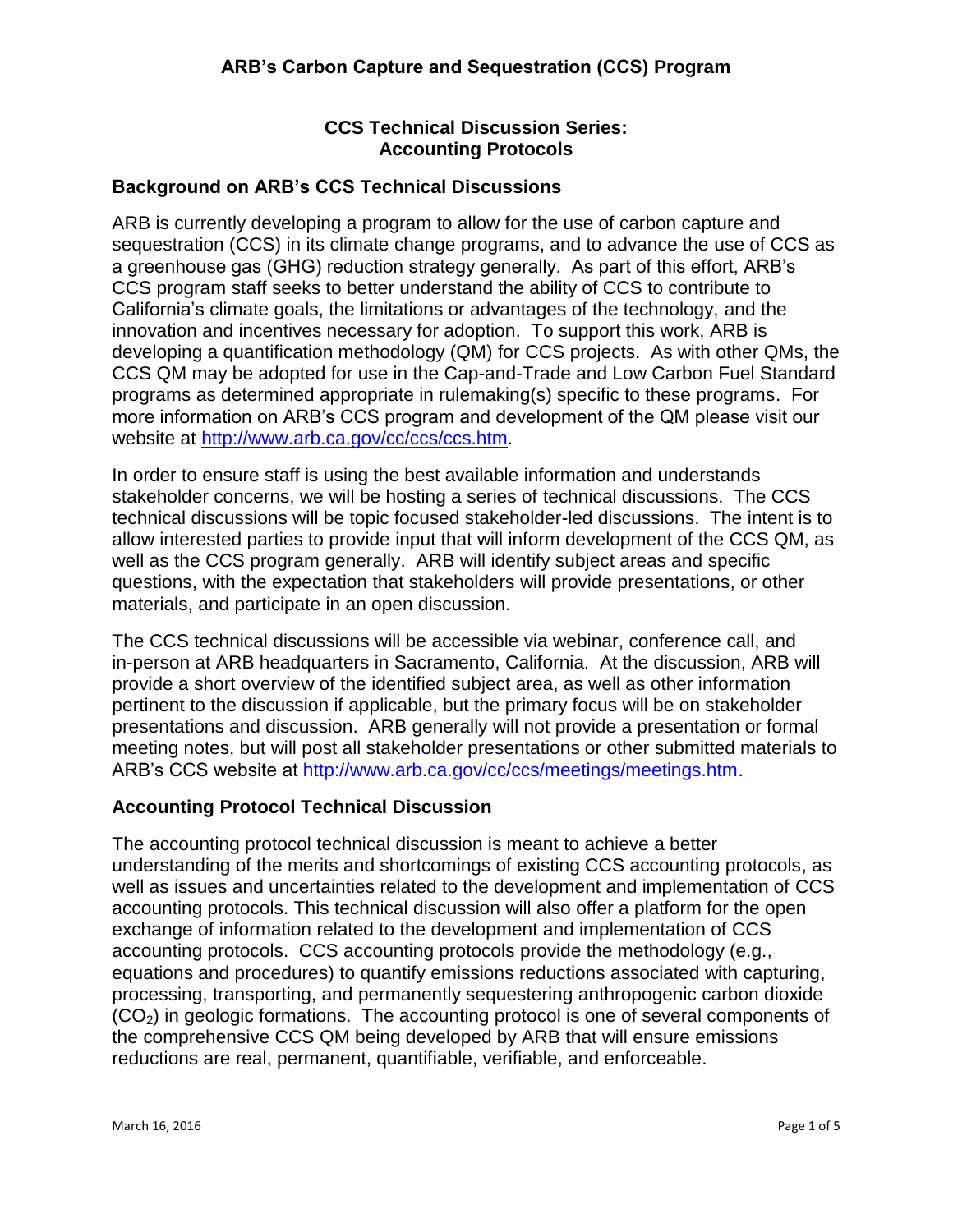In the Cap-and-Trade Program, a covered entity that captures  $CO<sub>2</sub>$  for the purposes of geologic sequestration could reduce their annual compliance obligation by an amount equal to the  $CO<sub>2</sub>$  verified to be geologically sequestered through use of a Board-approved CCS quantification methodology. The quantification methodology must also be adopted into the Cap-and-Trade Regulation<sup>1</sup> for a covered entity to be able to reduce their compliance obligation through CCS. The QM accounting protocol for the Cap-and-Trade Program would, at a minimum, conform to the requirements of ARB's Cap-and-Trade Regulation and Mandatory Greenhouse Gas Reporting Regulation  $(MRR)^2$ . The Cap-and-Trade Program is a market-based GHG emissions reduction program that measures and limits GHG emissions to the atmosphere. Reporting is done through MRR, which contains requirements for annual emissions reporting, including [accuracy requirements and missing data provisions,](http://www.arb.ca.gov/cc/reporting/ghg-rep/guidance/accuracy-missingdata.pdf) and third-party verification. Further details on the fundamentals of emissions quantification in the Cap-and-Trade Program can be found on the MRR [website.](http://www.arb.ca.gov/cc/reporting/ghg-rep/ghg-rep.htm)

The LCFS<sup>3</sup> provides three mechanisms by which CCS could be used for compliance:

- 1. Reduce the carbon intensity (CI) of a specific alternative fuel pathway (Tier 2 Fuel Pathway), where  $CO<sub>2</sub>$  capture can occur anywhere along the fuel production pathway.
- 2. Reduce the CI of crude oil, and then generate credits, when  $CO<sub>2</sub>$  capture occurs onsite at the crude production facility and the crude oil is then processed at a California refinery (innovative crude provision).
- 3. Refineries may use CCS to generate credits if the  $CO<sub>2</sub>$  capture occurs within the boundaries of the refinery and along the fuel production pathway (refinery investment provision).

The LCFS employs life cycle analysis (LCA) to determine the CI of a given fuel based on the GHG emissions associated with production, transportation, and use. The QM accounting protocol for LCFS would meet minimum LCA requirements, including, but not limited to, definition of the system boundary, defining all material inputs including chemicals and enzymes used during  $CO<sub>2</sub>$  capture and processing, identification of all combustion powered equipment and associated fuel combusted throughout the CCS project, references from information sources and documentation for all forms of energy consumed throughout the CCS project. Additionally, the LCFS includes requirements for quarterly progress reports and annual compliance reports. Emissions accounting for refinery investments rely on direct emissions data reported through MRR.

 $\overline{a}$ 1 [http://www.arb.ca.gov/cc/capandtrade/capandtrade/unofficial\\_ct\\_030116.pdf](http://www.arb.ca.gov/cc/capandtrade/capandtrade/unofficial_ct_030116.pdf)

<sup>&</sup>lt;sup>2</sup> <http://www.arb.ca.gov/cc/reporting/ghg-rep/regulation/mrr-2014-unofficial-02042015.pdf>

<sup>&</sup>lt;sup>3</sup><http://www.arb.ca.gov/regact/2015/lcfs2015/lcfsfinalregorder.pdf>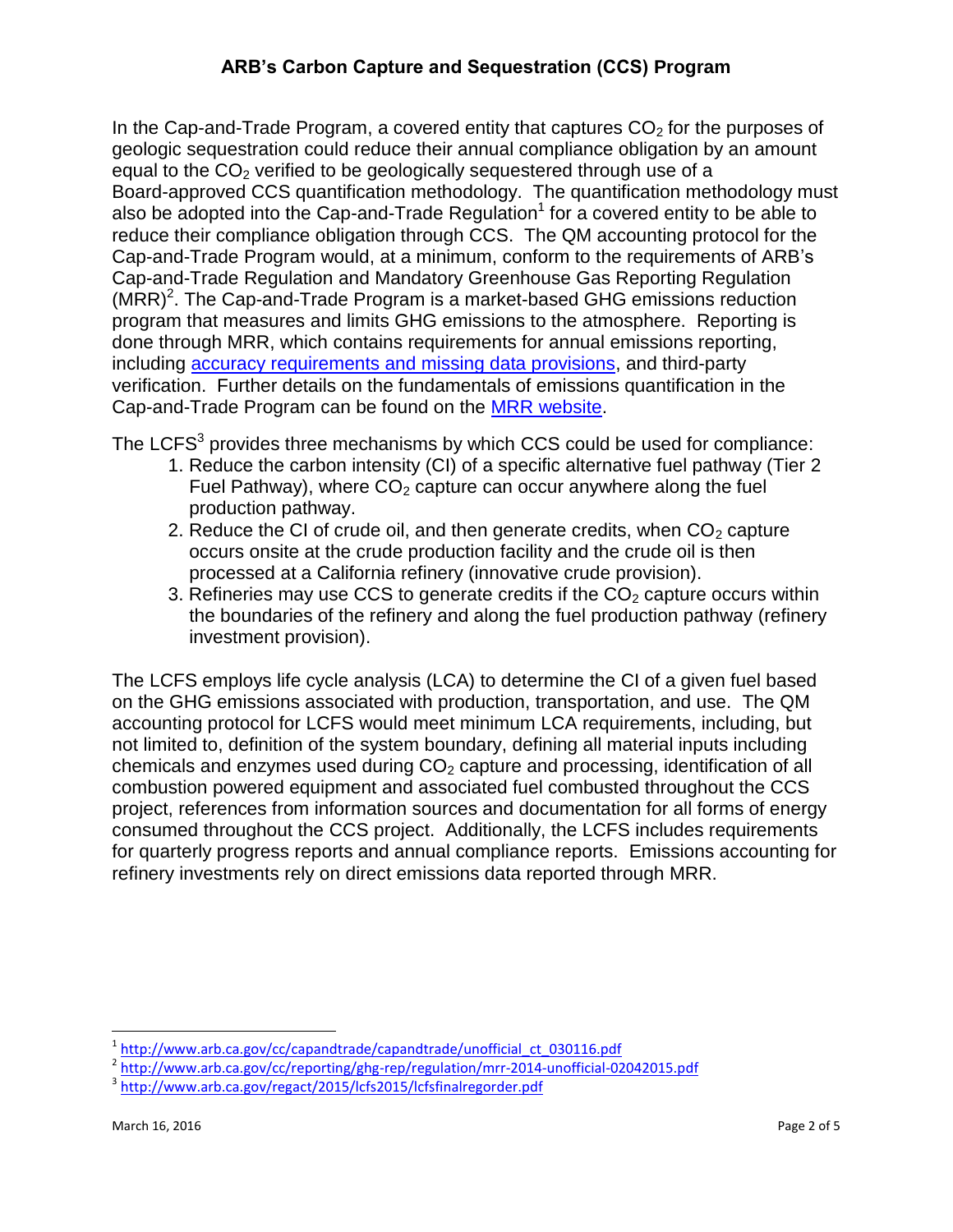*Participating in the Accounting Protocol Technical Discussion*

| DATE: | Tuesday April 5, 2016    |
|-------|--------------------------|
| TIME: | $9:30$ a.m. to 1:30 p.m. |

To attend in person:

LOCATION: Sierra Hearing Room ADDRESS: Cal/EPA Headquarters Building 1001 "I" Street Sacramento, California 95814

To participate by webinar:

<https://attendee.gotowebinar.com/register/8001336703643527683>

To participate by teleconference: United States:+1 (562) 247-8321 Access Code: 694-569-467 Please note that this is a toll call.

#### *Presenting at the Accounting Protocol Technical Discussion*

If you would like to present at the Accounting Protocol Technical Discussion, please contact Ms. Sara King at (916) 323-1009 or [Sara.King@arb.ca.gov](mailto:Sara.King@arb.ca.gov) by March 28, 2016. ARB is requesting that presentations be limited to 20 minutes. Depending on interest, ARB may adjust presentation length and will communicate this to presenters ahead of time.

If you require special accommodation for the scheduled meeting or need this document in an alternate format (e.g., Braille, large print) or another language, please contact Ms. Regina Cornish at (916) 327-1493, as soon as possible. TTY/TDD/Speech to Speech users may dial 711 for the California Relay Service.

If you have questions about the Accounting Protocol Technical Discussion, please contact Ms. Johanna Levine, Staff Air Pollution Specialist, at (916) 322-3499 or via email at [Johanna.Levine@arb.ca.gov](mailto:Johanna.Levine@arb.ca.gov) or Ms. Sara King, Air Pollution Specialist, at (916) 323-1009 or [Sara.King@arb.ca.gov.](mailto:Sara.King@arb.ca.gov)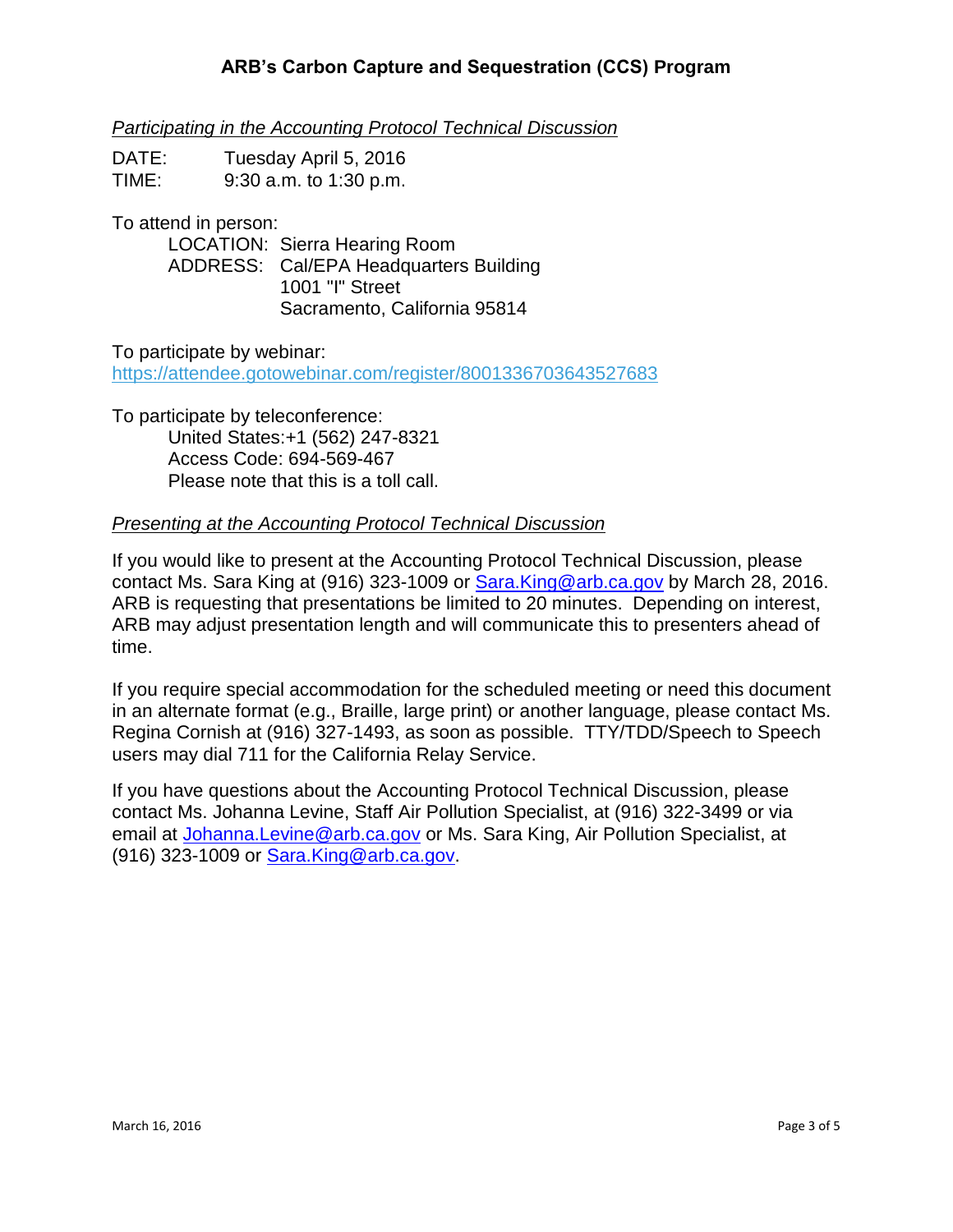## *Questions to Guide the Accounting Protocol Technical Discussion*

The following sections provide a list of questions that is intended to guide stakeholder presentations and the discussion generally. Please note that this list is not exhaustive either in topics or questions.

### **General approach**

- 1. Existing CCS accounting standards/protocols may include different elements with varying levels of details. California requires regulations to be relatively detailed to ensure they are clear - meaning the requirements can be reasonably and logically interpreted to have only one meaning and readily understandable by those directly affected - and prefers performance standards over prescriptive standards (Title 1, California Code of Regulations, section 16 and California Government Code section 11340.1(a)). In this context, are there any specific comments on the level of detail for accounting methodologies provided in existing CCS accounting standards/protocols?
- 2. Are there any parts of existing accounting protocols that are appropriate for partial or whole adoption into a California CCS accounting protocol, or that serve as a model needing only minor modification?
- 3. For the Low Carbon Fuel Standard how should the physical (i.e., emissions sources) and assessment (i.e., emissions included or excluded) boundary be defined in a California CCS accounting protocol?
- 4. How do current protocols define the temporal boundary of a CCS project? For example, how is the project start date and project term be defined? Are there recommendations on how this be defined in California CCS accounting protocol?
- 5. How do current protocols address other, non-GHG emissions sources such as criteria pollutants or toxic air contaminants associated with the energy requirement for CCS projects?

#### **Measurement and parameters**

- 1. Are there any technical challenges regarding obtaining necessary emission factors and measuring other parameters in accounting for the actual  $CO<sub>2</sub>$ emission of a CCS project? If so, are there recommendations on how to address such challenges?
- 2. What are the minimum and reasonably stringent requirements that should be imposed on the emission factors and other parameters (e.g., measuring frequencies and accuracy requirements)? For example, MRR requires that emissions data be verified as accurate to within ±5%. What can/should the stringency level of this requirement be in the CCS context? Are there challenges or obstacles to achieving this level of stringency in the CSC context?